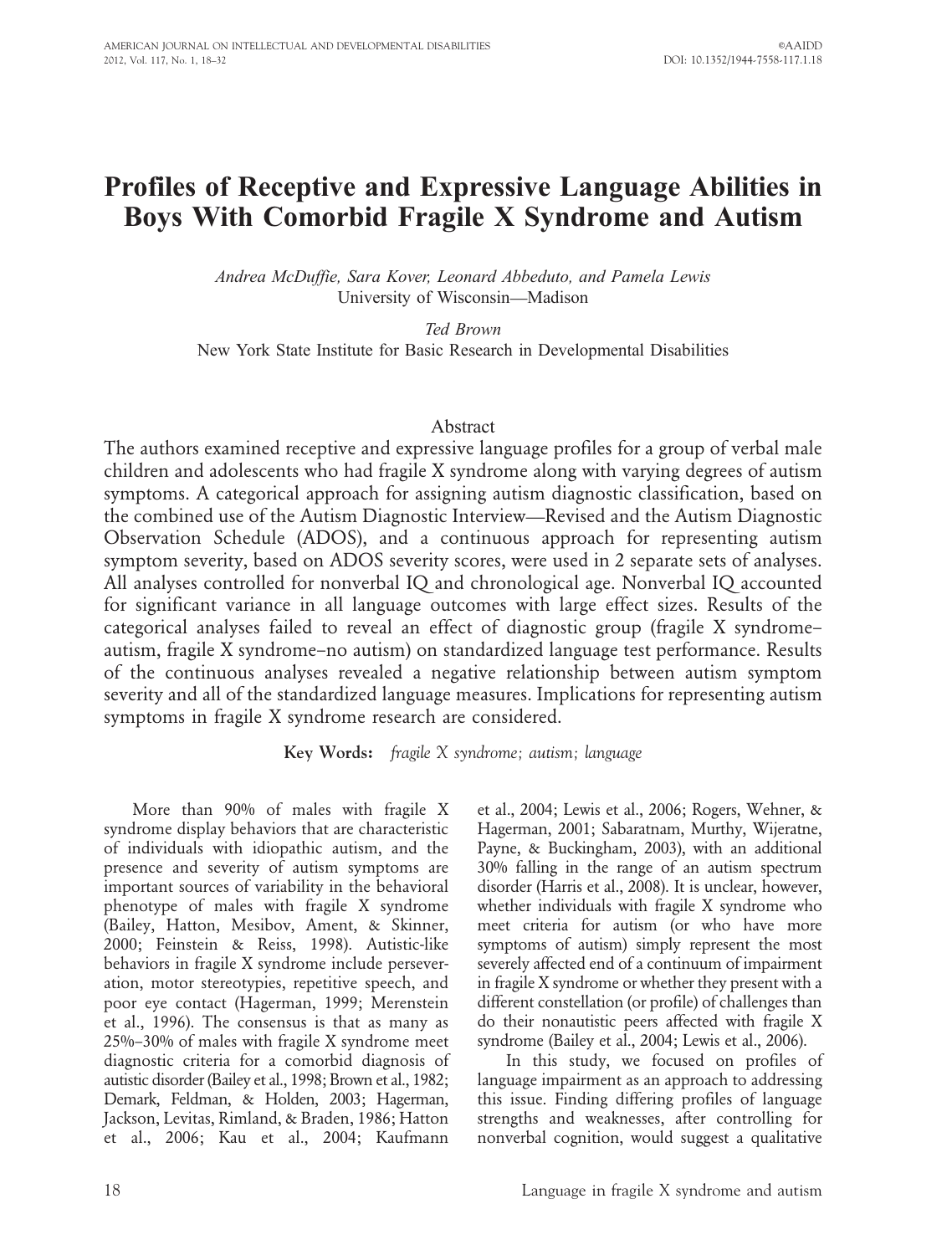difference between individuals with comorbid fragile X syndrome and autism and individuals with fragile X syndrome only. In contrast, finding a similar profile of strengths and weaknesses across domains of language, after controlling for differences in nonverbal cognition, would support the premise that autism in fragile X syndrome reflects only differences in severity of cognitive impairment (Kover & Abbeduto, 2010).

Previous studies examining the language profiles of individuals with fragile X syndrome with and without autism have yielded inconsistent findings. Several studies with samples spanning from age 20 months to young adulthood have found that receptive language is more severely impaired in males with fragile X syndrome who also have an autism or autism spectrum disorder diagnosis than in those without the comorbid diagnosis (Lewis et al., 2006; Philofsky, Hepburn, Hayes, Rogers, & Hagerman, 2004; Roberts, Mirrett, & Burchinal, 2001; Rogers et al., 2001); however, this difference has not emerged in other studies in which participants were of comparable ages (Kaufmann et al., 2004; Price, Roberts, Vandergrift, & Martin, 2007; Roberts et al., 2007). Similar inconsistency in findings has characterized studies of expressive language (Kover & Abbeduto, 2010; Lewis et al., 2006; Philofsky et al., 2004; Price et al., 2007; Roberts et al., 2001, 2007; Rogers et al., 2001). In fact, Kaufmann et al. (2004) even found that expressive language scores, assessed with the Preschool Language Scales (Zimmerman, Steiner, & Pond, 1992), were positively correlated with both autism diagnosis and total scores on the Autism Diagnostic Interview—Revised (ADI-R; Lord, Rutter, & Le Couteur, 1994) in their sample of young boys with fragile X syndrome.

These inconsistent findings may be traced to a number of methodological differences and limitations across studies. First, several studies have failed to control for differences in nonverbal IQ (Philofsky et al., 2004; Rogers et al., 2001), which is problematic because IQ is lower on average in individuals with comorbid fragile X syndrome and autism than in those with fragile X syndrome alone (Bailey, Hatton, Skinner, & Mesibov, 2001; Kaufmann et al., 2004; Lewis et al., 2006). In such studies, unambiguously determining whether observed differences in language are attributable to IQ or to autism status (or autism symptom severity) is impossible.

Second, several studies have used global measures of language ability, which aggregate over multiple dimensions of language. Philofsky et al. (2004) and Rogers et al. (2001), for example, relied on the language subscales of the Mullen Scales of Early Learning (Mullen, 1989), which distinguish between receptive and expressive language but not between vocabulary and emerging syntax. Similarly, Lewis et al. (2006) distinguished among vocabulary, morphology, and syntax in the receptive domain by using the Test for Auditory Comprehension of Language (Carrow-Woolfolk, 1985) but relied on the Oral Expression Scale of the Oral and Written Language Scales (Carrow-Woolfolk, 1995), which yields only a single expressive language summary score despite including items indexing everything from vocabulary to discourse-level structure. Reliance on such global measures is likely to mask potentially important differences in language profiles associated with autism status or symptom severity (Abbeduto & McDuffie, 2010).

In this regard, Kover and Abbeduto (2010) separately analyzed several dimensions of expressive language elicited through sampling of spontaneous language in two contexts and found that adolescent boys and young men with comorbid fragile X syndrome and autism were less intelligible than those with fragile X syndrome only, with no group differences on measures of vocabulary diversity, syntax complexity, fluency, or talkativeness. However, the subgroup with comorbid autism studied by Kover and Abbeduto included only eight individuals, and a larger sample size is likely required to detect additional differences attributable to autism status. Kover and Abbeduto's results serve to reinforce the notion that a comprehensive and highly nuanced battery of measures is needed to fully characterize the relationship between autism status and language profiles in fragile X syndrome.

In this study, we examined language understanding and spoken expression in the domains of vocabulary and syntax. These structured aspects of language can be reliably assessed using standardized tests to yield an adequate characterization of an individual's mastery of the fundamentals of language that can contribute to problems in communication that are common to both fragile X syndrome and autism. In addition, idiopathic autism has previously been found to be associated with more severe impairments in receptive than in expressive language (Ellis Weismer, Lord, & Esler,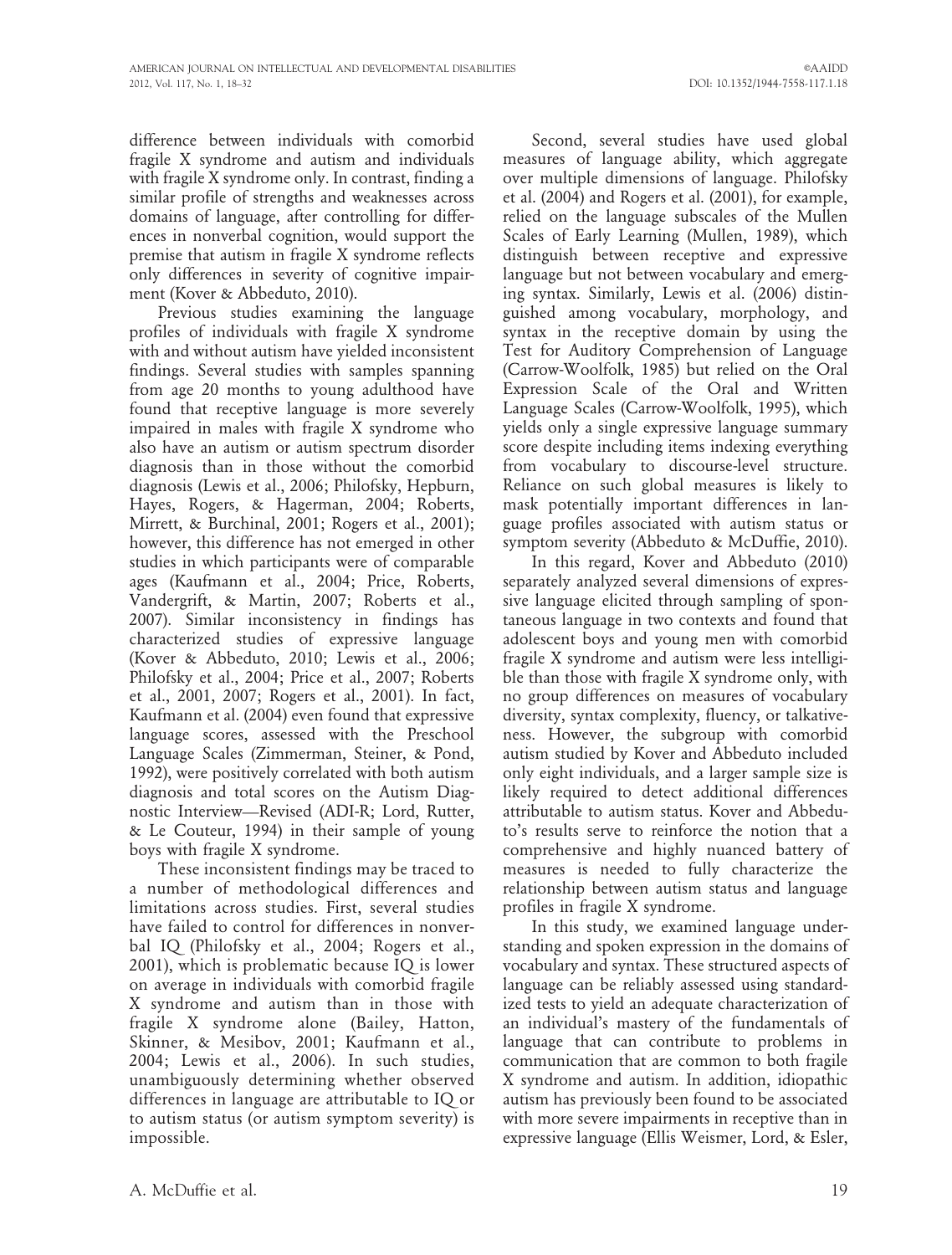2010; Hudry et al., 2010; Kjelgaard & Tager-Flusberg, 2001; Rapin & Dunn, 2003; D. Williams, Botting, & Boucher, 2008) and thus assessing both receptive and expressive modalities was important.

Third, considerable variation has occurred across studies in the approach used to assess autism status and characterize autism symptoms. Although the combined use of the Autism Diagnostic Interview—Revised (ADI-R; Rutter, LeCouteur, & Lord, 2008) and Autism Diagnostic Observation Schedule (ADOS; Lord, Rutter, DiLavore, & Risi, 1999) represents the current gold standard for establishing a diagnostic classification of autism for research purposes, studies examining the impact of autism on language development in fragile X syndrome (Lewis et al., 2006; Roberts et al., 2001) have often used checklists or rating scales such as the Autism Behavior Checklist (Krug, Arick, & Almond, 1980) or the Childhood Autism Rating Scales (Schopler, Reichler, & Renner, 1988). Other studies have used either the ADI-R or the ADOS, but not both, or they have used these instruments in nonstandard ways (Hernandez et al., 2009; Kaufmann et al., 2004; Price et al., 2007; Roberts et al., 2007).

Finally, in virtually all previous studies participants have been grouped into discrete diagnostic categories. Some authors have grouped participants with autistic disorder and autism spectrum disorder together (Roberts et al., 2007), whereas others have grouped those participants who are more mildly affected, or for whom a diagnostic classification is unclear, with participants without autism (Kover & Abbeduto, 2010; Lewis et al., 2006; Philofsky et al. 2004; Rogers et al., 2001). Such differences in grouping strategy can have an impact on study results. More important, findings of both population- and clinic-based studies have suggested that a single, continuously distributed underlying factor may better characterize the behavioral manifestations of autism across individuals with idiopathic autism than does a categorical approach (Constantino et al., 2004; Spiker, Lotspeich, Dimiceli, Myers, & Risch, 2002; Waterhouse, Fein, & Modahl, 1996). Lack of support for behaviorally defined subgroups of individuals with autism (Spiker et al., 2002), as well as interpretive issues that result from use of categorical classification systems, have suggested that using a metric that represents the severity of autism symptoms in a

continuous manner would be useful (Gotham, Risi, Pickles, & Lord, 2007).

In fact, Gotham, Pickles, and Lord (2009) have introduced a method for computing autism severity scores from the ADOS, based on raw scores obtained through the use of the revised algorithms for ADOS Modules 1, 2, and 3. Such a metric allows data from all participants in a research study to be included in statistical analyses without making arbitrary decisions about group assignment. Autism severity scores computed with the ADOS range from 1 to 10, with higher scores representing more severe affectedness. Severity scores are indexed to ADOS module as well as to the participant's chronological age and language level. Use of the severity metric has the potential to facilitate comparisons across modules and time points for a given individual by representing the degree of autistic affectedness while taking into account impairments in spoken language use.

In this study, therefore, we sought to extend the literature characterizing language profiles of individuals with fragile X syndrome by (a) controlling for differences in nonverbal cognitive ability; (b) assessing vocabulary and syntax separately within the domains of receptive and expressive language; (c) using gold-standard diagnostic instruments to characterize autism status; and (d) using both a categorical approach to diagnostic classification (comorbid fragile X syndrome with autism vs. fragile X syndrome without autism) and a continuous metric of autism symptom severity.

We addressed the following research questions with a group of 34 boys with fragile X syndrome: (a) When using a categorical approach to autism classification, are there between-group differences in receptive or expressive vocabulary or grammar after controlling for nonverbal IQ and (b) does autism symptom severity, scored continuously, account for unique variance in predicting receptive or expressive vocabulary or grammar scores after controlling for nonverbal IQ? In addressing both questions, our primary interest was in characterizing within-syndrome differences in language profiles displayed by boys with fragile X syndrome according to comorbid autism symptoms. Our secondary interest was in examining how the choice of metric for representing autism status (i.e., categorical vs. continuous) might influence resultant language profiles and which metric might best facilitate understanding of variability in language profiles within the fragile X syndrome behavioral phenotype.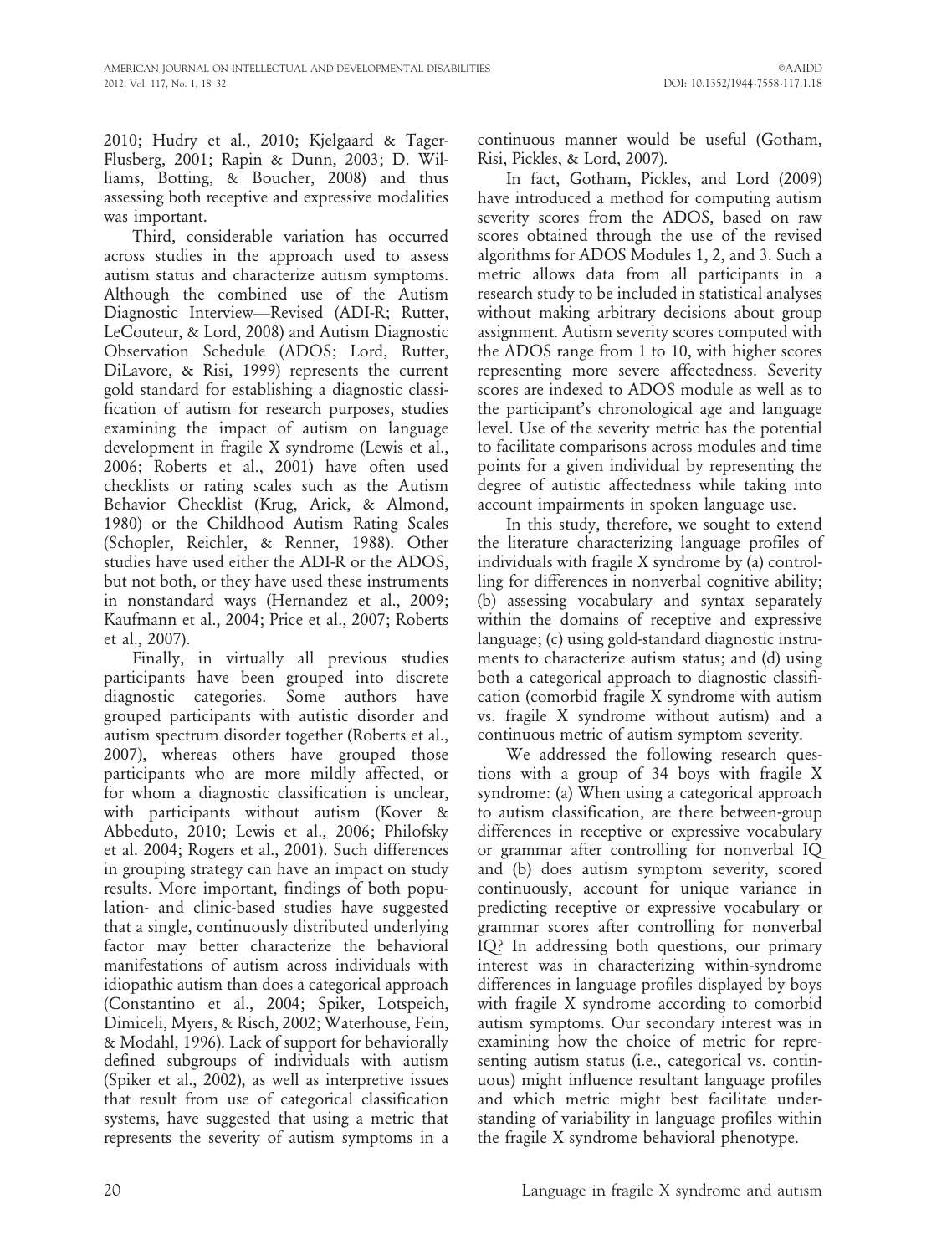## Method

#### **Participants**

Participants were 34 boys with fragile X syndrome who were part of a larger, longitudinal study of language development in fragile X syndrome. All participants had the FMR1 full mutation, according to either cytogenetic or molecular genetic testing completed before entry into the study. During the study, diagnoses were confirmed by molecular genetic testing conducted on peripheral blood samples for all but six participants (one declined to be retested, and blood samples were not obtained for the other five participants for logistical reasons). Of the 28 participants who were retested, all had the FMR1 full mutation, although seven were also mosaic (in methylation status or repeat size). Of the six participants for whom molecular genetic testing was not completed during the study, one had cytogenetic and five had molecular genetic diagnoses of the FMR1 full mutation. Additionally, all participants were native English speakers who used spoken language as their primary means of communication and produced three-word phrases on a regular basis according to parent report. Participants were between the ages of 10 and 16 at the time of data collection, and 80% were reported to be taking some form of medication for behavioral issues. The proportion of participants taking medication did not vary by autism status. The most frequent symptoms for which medication was prescribed were attention and anxiety. Parents were instructed to treat the testing situation as a school day and to administer any prescribed medications accordingly.

Information is not available indicating whether the participants in this study had previously been diagnosed with a speech or language disorder. We assume that as individuals with an intellectual disability, however, all of our participants would have displayed delays in speech or language throughout development. We do know that 30 of 33 participants were receiving speech and language services at the time of their participation in this study (one participant had missing data for this question), with mothers reporting an average prior history of 9 years of such services  $(SD = 2.76$  years, range = 3-13 years).

Participants were recruited nationally through mailings to professionals, attendance at national and regional parent meetings, postings to Internet distribution lists and web sites, advertisements on nationally syndicated radio shows and in newspapers in selected urban areas, and a university registry of families with children with developmental disabilities. The participant sample overlaps with those of McDuffie et al. (2010) and Kover, McDuffie, and Abbeduto (in press), although the focus of the analyses and the primary measures used varied across these reports. Participant characteristics are presented in Table 1.

## Assessments and Measures

Autism status. We used two different metrics of autism status—one categorical and the other continuous. Both metrics were based on administration of the ADI-R (Rutter et al., 2008), the ADOS (Lord et al., 1999), or both.

The ADI-R is a standardized interview, conducted by a trained examiner, that elicits information relevant to early development and the domains of reciprocal social interaction, communication, and restricted interests and stereotyped behaviors. For items in the three domains, the presence or extent of autism symptoms is scored on a scale ranging from 0 to 3, with a rating of 3 being most severe, for the 3 months immediately preceding the interview (current ratings) and for the time period between the ages of 4 and 5 or ever in the participant's lifetime (lifetime ratings). Items querying developmental history are used to confirm age of onset. A diagnostic algorithm, based on lifetime scores for a specified set of 37 items, yields a dichotomous classification of autism versus no autism.

As part of the larger longitudinal study, a research-reliable examiner administered an abbreviated version (Seltzer et al., 2003; Shattuck et al., 2007) of the ADI-R to each participant's biological mother. The abbreviated protocol included three items designed to gather age-of-onset information, as well as the 37 individual items that constituted the diagnostic algorithm. For purposes of ADI-R scoring, we considered all participants to be verbal (as indicated by parent report), and we used the following domain cutoffs: reciprocal social interaction (10), communication (8), restricted interests–repetitive behaviors (3), and developmental history (1).

The ADOS, originally developed for use in conjunction with the ADI-R, provides a standardized context for direct observation of the participant. The ADOS consists of a series of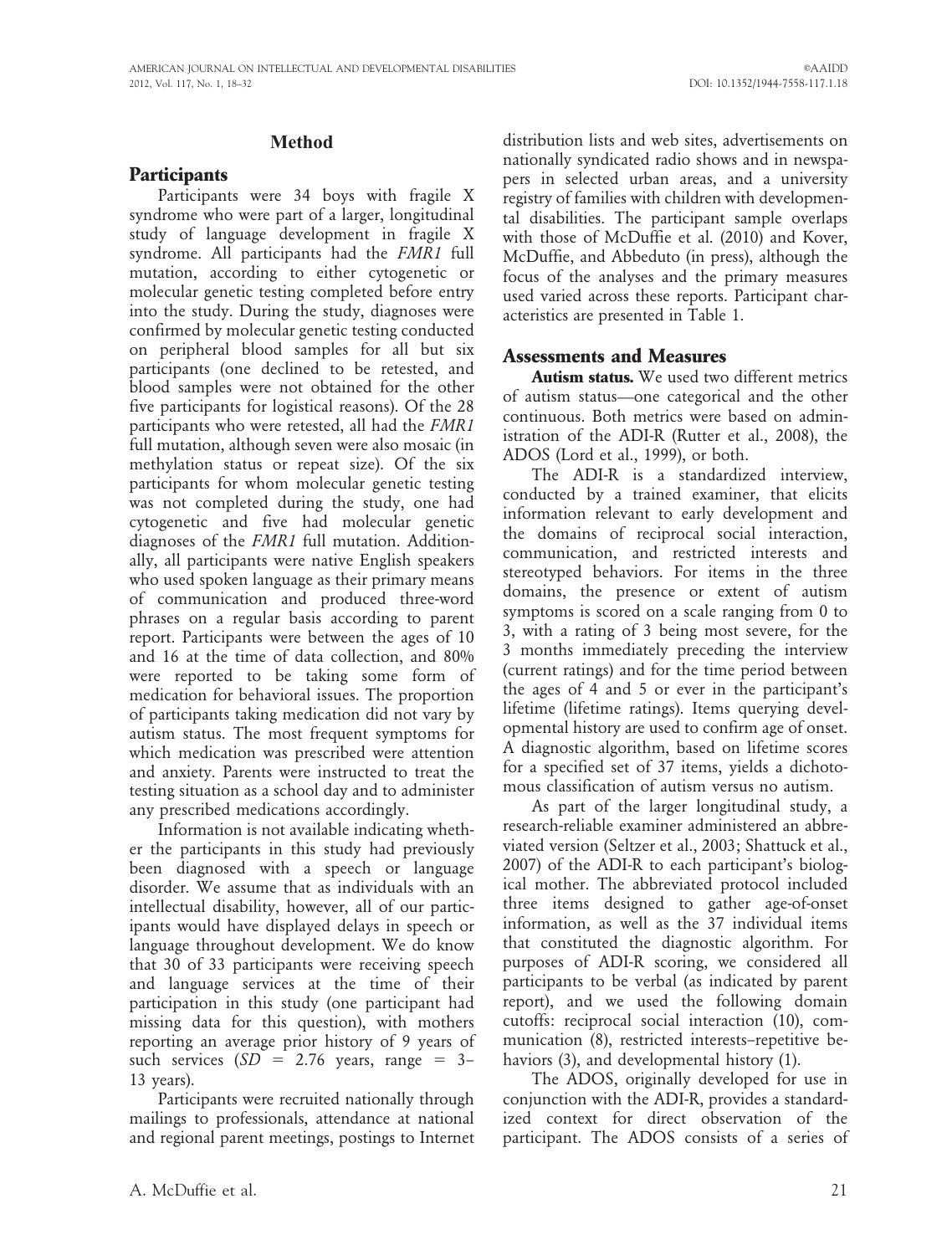|                                                        | Participant group          |                                                   |                                                   |                                                                     |  |  |
|--------------------------------------------------------|----------------------------|---------------------------------------------------|---------------------------------------------------|---------------------------------------------------------------------|--|--|
| Variable                                               | Total sample<br>$(N = 34)$ | Fragile X<br>syndrome with<br>autism ( $n = 16$ ) | Fragile X syndrome<br>without autism<br>$(n = 8)$ | Fragile X syndrome<br>with unclear autism<br>diagnosis ( $n = 10$ ) |  |  |
| Chronological age $(M$ [SD])                           | 13.02(1.73)                | 12.71(1.62)                                       | $14.29a$ (1.37)                                   | 12.52(1.80)                                                         |  |  |
| Leiter-R brief IQ $(M$ [SD])                           |                            |                                                   |                                                   |                                                                     |  |  |
| Standard score                                         | 45.62 (8.44)               | 43.25(5.36)                                       | 45.38 (10.13)                                     | 49.60 (10.28)                                                       |  |  |
| Age equivalent                                         | 5.31(1.03)                 | 5.01(0.87)                                        | 5.83(1.25)                                        | 5.39 $(1.02)$                                                       |  |  |
| Autism severity <sup>b</sup> ( <i>M</i> [ <i>SD</i> ]) | 5.65(3.06)                 | 8.00(1.51)                                        | 2.13(0.84)                                        | 4.70(2.87)                                                          |  |  |
| Caucasian (frequency)                                  | 31                         | 15                                                |                                                   | 9                                                                   |  |  |
| Family income <sup>c</sup> (frequency)                 | 21                         | 10 <sup>e</sup>                                   |                                                   | 6 <sup>f</sup>                                                      |  |  |
| Maternal education <sup>d</sup> (frequency)            | 17                         | 9                                                 | 4                                                 | $4^{\rm f}$                                                         |  |  |

## Table 1 Participant Characteristics: Means, Standard Deviations, and Frequencies

Note. Leiter-R = Leiter International Performance Scale—Revised (Roid & Miller, 1997).

ªFragile X syndrome–no autism versus fragile X syndrome–autism,  $p$  < .05; fragile X syndrome–no autism versus fragile X syndrome–unclear diagnosis,  $p < .05$ . bScores derived from the Autism Diagnostic Observation Schedule (Lord, Rutter, DiLavore, & Risi, 1999), according to Gotham, Pickles, and Lord (2009). °Family income >\$50,000/year. ªMothers who obtained college degree or higher.  $e_n = 15$ .  $f_n = 9$ .

activities and materials, presented with systematic prompts and used to elicit a sample of an individual's social and communication behaviors. Each of the four ADOS modules is designed for a particular developmental and language level, ranging from no expressive language in preschoolage children to verbally fluent adults. This system of organization allows the observation to take place within the context of an interaction appropriate for the individual's expressive language level. In this study, we used the revised ADOS diagnostic algorithms, as specified by Gotham et al. (2007, 2008). These module-specific algorithms consist of a social affective domain (consisting of items representing reciprocal social interaction as well as communication) and a restricted interests and repetitive behaviors domain. Scores for these domains are summed, and the total score is compared with thresholds, resulting in an ADOS classification of autism, autism spectrum, or nonspectrum.

Categorical and continuous diagnostic metrics. We used two different approaches to diagnostic classification: (a) a categorical classification of autism versus no autism based on combined use of the original ADI-R algorithm and the Gotham et al. (2007) revised ADOS algorithms and (b) a continuous metric of autism symptom severity derived from the ADOS according to procedures described in Gotham et al.

(2009). For the first (i.e., categorical) approach, participants who received a diagnostic classification of autism according to the ADI-R algorithm and a diagnostic classification of autism according to the Gotham et al. (2007, 2008) revision of the ADOS algorithm were assigned to the fragile X syndrome–autism subgroup ( $n = 16$ ). Participants who did not exceed the diagnostic threshold for autism according to the original ADI-R algorithm and who also failed to exceed the diagnostic threshold for either autism or autism spectrum according to the Gotham et al. (2007, 2008) revision of the ADOS algorithm were assigned to the fragile X syndrome–no autism subgroup ( $n =$ 8). Ten participants who received other combinations of diagnostic classifications were not assigned to a diagnostic subgroup; of these participants, five met criteria for autism on the ADI-R but were not on the autism spectrum on the ADOS, three met criteria for autism on the ADOS but were not on the autism spectrum on the ADI-R, one met criteria for autism spectrum disorder on the ADOS and was not on the autism spectrum on the ADI-R, and one met criteria for autism spectrum disorder on the ADOS and met criteria for autism on the ADI-R. We excluded these ambiguous cases from the analyses on the basis of the categorical approach to autism diagnosis.

For the second (i.e., continuous) approach, all participants ( $N = 34$ ) received an autism severity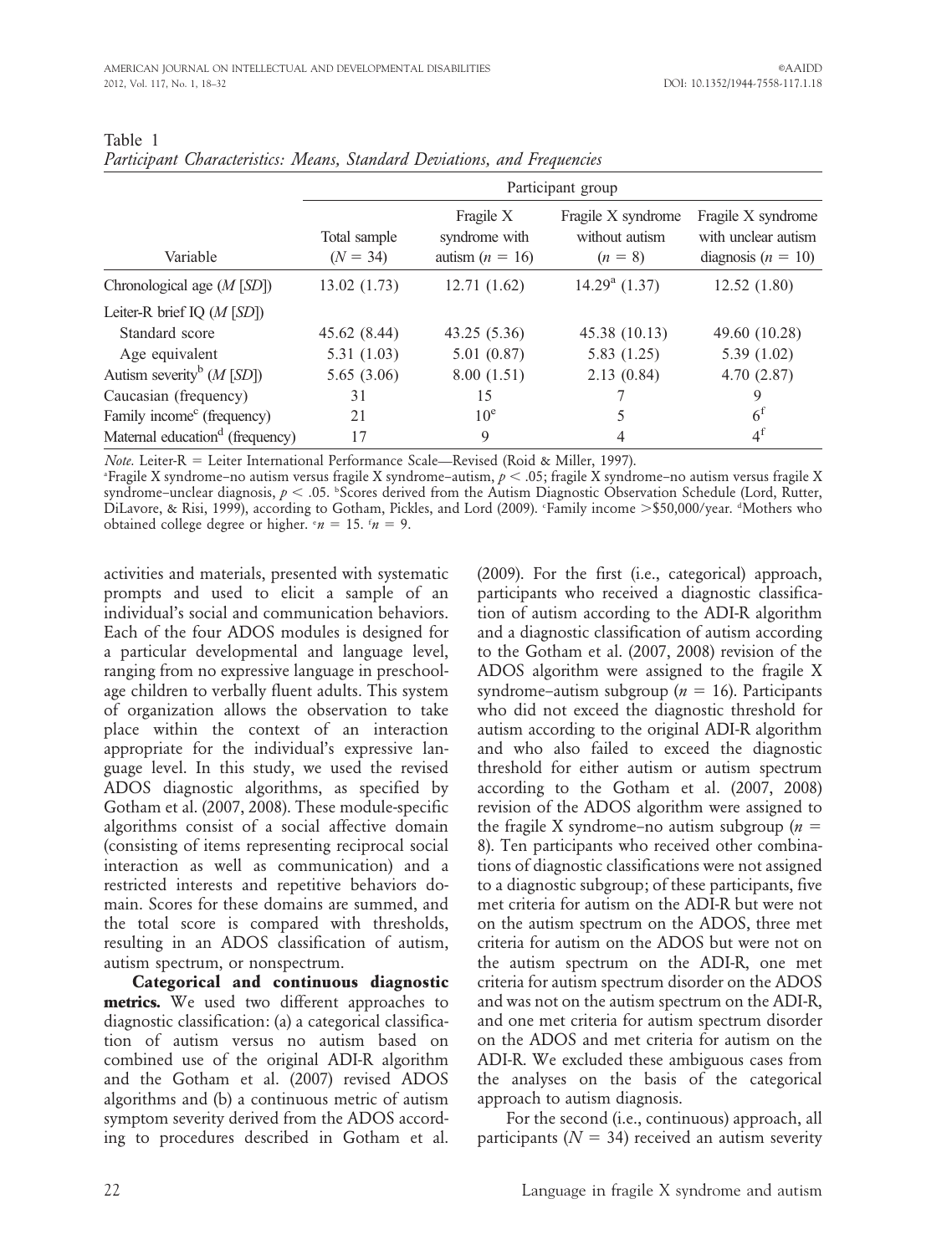score based on chronological age, language status, and total score for the ADOS module they had received, according to Gotham et al. (2009). For each module, we calculated a total score from the social–affective domain and the restricted interests and repetitive behaviors domain (Gotham et al., 2007, 2008). We used this total score to assign a severity score, based on the individual's age and the ADOS module administered. ADOS severity scores range from 1 to 10, with scores of 1–3, 4–5, and 6–10 indicating mild, moderate, and severe degree of autistic impairment, respectively (Gotham et al., 2009).

Nonverbal cognition. The Leiter International Performance Scale—Revised (Leiter-R) brief IQ screener, consisting of the Figure–Ground, Form Completion, Sequential Order, and Repeated Patterns subtests from the Visualization and Reasoning Battery (Roid & Miller, 1997), was administered to each participant to provide an assessment of nonverbal cognition. For each participant, we used the nonverbal brief IQ score as the metric of nonverbal cognition in all analyses.

**Receptive vocabulary.** The Peabody Picture Vocabulary Test—Third Edition (PPVT-3; Dunn & Dunn, 1997) is a norm-referenced, individually administered instrument used to measure comprehension of single vocabulary words. During administration of this test, a page consisting of four pictures is presented, and the participant is asked to point to the picture that best corresponds to the meaning of the target word spoken by the examiner. For this study, A and B versions were each given to approximately half of the participants. Median coefficient alpha for the PPVT-3 is reported as .95 across the range of ages for which the PPVT-3 is normed, median alternate form reliability is reported as .95 for raw scores and .94 for standard scores, and test–retest reliability is higher than .90 for both A and B versions for the 12–17 age range. For this study, we used PPVT-3 raw scores as the measure of receptive vocabulary.

**Receptive grammar.** The Test for Reception of Grammar, Second Edition (TROG-2; Bishop, 2003) is a norm-referenced, individually administered instrument designed to assess understanding of grammatical contrasts that are marked by inflection, function words, and word order in English. During administration of the TROG-2, a page containing four pictures is presented, and the participant is asked to point to the picture that best represents the grammatical or lexical element contained in a target sentence produced by the examiner. The TROG-2 consists of items organized into blocks of four items; each block tests a single grammatical form. According to the manual, split-half reliability for the TROG-2 is .88. For this study, we used the number of individual items passed on the TROG-2 as the measure of receptive grammar.

Expressive vocabulary. The Expressive Vocabulary Test (EVT; K. T. Williams, 1997) is a norm-referenced, individually administered instrument used to measure retrieval and production of single vocabulary words. Items include pictures that the participant must label in response to the examiner's questions as well as pictures for which the participant must provide a synonym in response to a word or words produced by the examiner. The median coefficient alpha is .95 across the age ranges for which the EVT is normed, and test–retest reliability ranges from .77 to .90. The EVT is conormed with the PPVT-3. For this study, we used raw scores from the EVT as the measure of expressive vocabulary.

Expressive grammar. The Syntax Construction subtest of the Comprehensive Assessment of Spoken Language (CASL; Carrow-Woolfolk, 1995 was administered to assess the production of words, phrases, and sentences that require the use of a variety of morphosyntactic rules (e.g., verb tense, plurals, interrogatives, pronouns). Administration of this subtest requires the participant to respond to a picture by imitating the examiner, completing a sentence, answering a question designed to elicit a specific syntactic form, formulating a sentence to tell a story, and using a model sentence to generate a similar sentence. Split-half reliabilities for the Syntax Construction subtest range from .80 to .88 for the age range of the participants in this study. Test– retest reliabilities range from .74 to .81. For this study, we used raw scores from the Syntax Construction subtest as the measure of expressive grammar. One participant in each group was missing a score for the CASL.

# Procedure

All participants were tested over a period of 2 days, with a maximum of two sessions per day separated by about an hour for lunch. For each participant, the ADI-R was administered to the mother while the child was completing the testing battery. Language and cognitive scores reported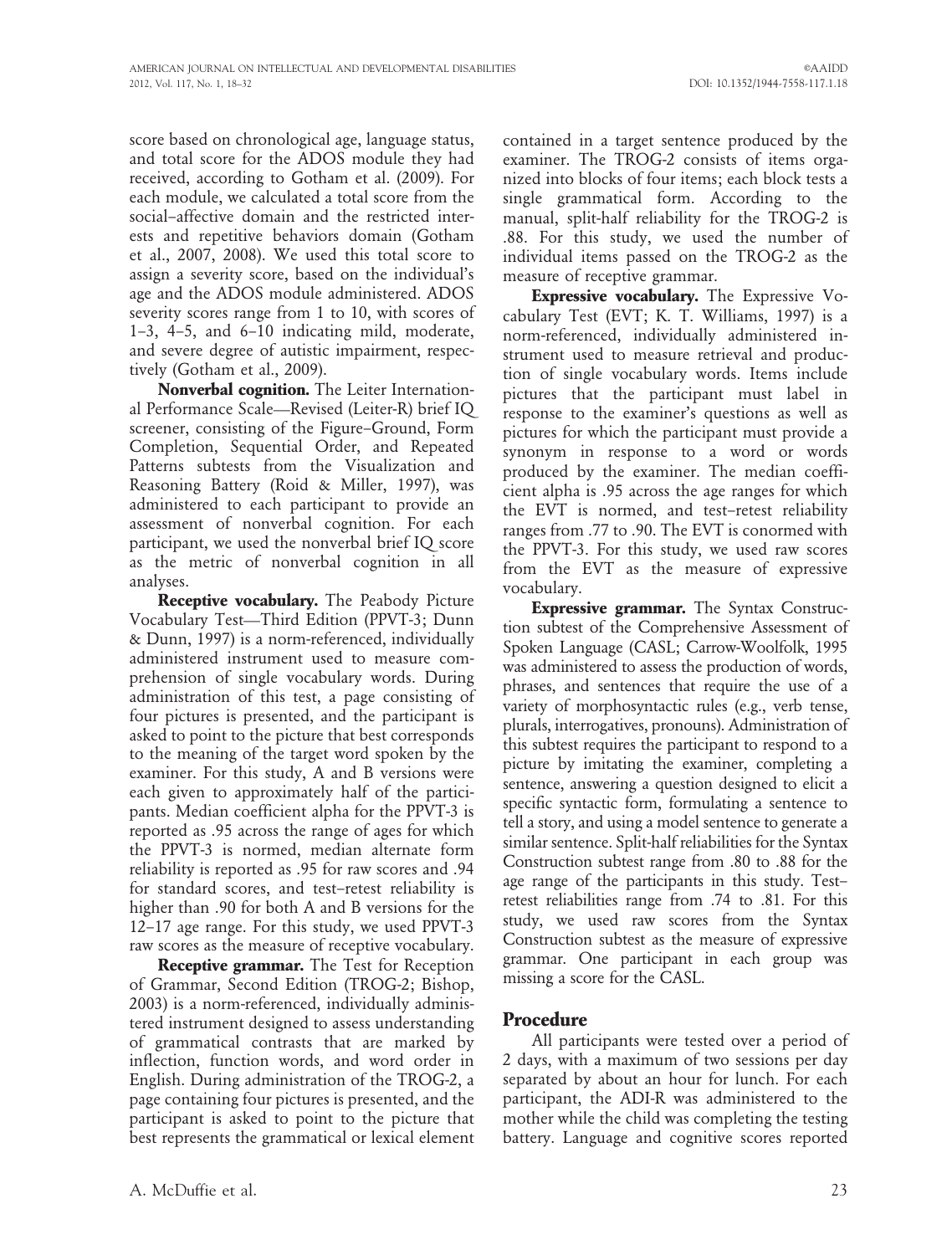for this study were collected at the visit concurrent with administration of the ADI-R and ADOS.

# Analysis Strategy

We conducted two separate sets of analyses in an attempt to reveal similarities or differences in language profiles between participants with fragile X syndrome and those with idiopathic autism. Raw scores from one of the four standardized language measures served as the dependent variables in each analysis. The first set of analyses used the categorical approach to autism status and involved a series of analyses of covariance with group (fragile X syndrome–autism, fragile X syndrome–no autism) as the between-subjects factor. Nonverbal IQ was used as a covariate in these analyses as was chronological age, which happened to differ between the groups,  $t(22) =$ 2.35,  $p < .03$ , two-tailed,  $d = 1.05$ .

The second set of analyses used the continuous approach to representing severity of autism symptoms (Gotham et al., 2009). Chronological age, nonverbal IQ, and the continuous metric of autism symptom severity were entered in stepwise fashion into four different linear regression analyses, each predicting raw scores from one of the standardized language measures.

## **Results**

# Analyses Using Categorical Autism Classification

Covariate-adjusted mean scores for each standardized language test are presented in Table 2. Results of the analyses of covariance are presented in Table 3.

Receptive vocabulary. Chronological age,  $F(1, 20) = 5.74, p < .03$ , partial  $\eta^2 = .22$ , and nonverbal IQ,  $F(1, 20) = 17.66$ ,  $p < .001$ , partial  $\eta^2$  = .47, were significantly related to PPVT-3 raw scores. The effect of group (fragile X syndrome– autism, fragile X syndrome–no autism) failed to reach significance and accounted for minimal variance (partial  $\eta^2 = .02$ ) after controlling for age and nonverbal IQ.

Receptive grammar. Chronological age,  $F(1, 20) = 9.16, p < .01$ , partial  $\eta^2 = .31$ , and nonverbal IQ,  $F(1, 20) = 59.44$ ,  $p < .001$ , partial  $\eta^2$  = .75, were significantly related to number of items passed on the TROG-2. The effect of group failed to reach significance and accounted for negligible variance (partial  $\eta^2$  = .001) after controlling for age and nonverbal IQ.

Expressive vocabulary. Nonverbal IQ,  $F(1, 20) = 37.43, p < .001$ , partial  $\eta^2 = .65$ , was significantly related to EVT raw scores, but chronological age was not,  $F(1, 20) = 2.94$ ,  $p =$ .10, partial  $\eta^2$  = .13. After controlling for chronological age and nonverbal IQ, the effect of group failed to reach significance,  $F(1, 20) =$ 2.53,  $p = .13$ , partial  $\eta^2 = .11$ , but did account for a nontrivial amount of variance in spoken vocabulary.

Expressive grammar. Chronological age was significantly related to CASL raw scores,  $F(1, 18)$  $= 7.46, p = .01$ , partial  $\eta^2 = .29$ , as was nonverbal IQ,  $F(1, 18) = 34.77$ ,  $p < .001$ , partial  $\eta^2 = .66$ . The effect of group failed to reach significance after controlling for age and nonverbal IQ,  $F(1, 18) = 1.22, p = .28$ , partial  $\eta^2 = .06$ .

In summary, we found no significant differences on the standardized language measures between participants with fragile X syndrome–autism or

#### Table 2

| Covariate Adjusted Language Raw Scores and Standard Errors |  |  |  |  |  |  |  |
|------------------------------------------------------------|--|--|--|--|--|--|--|
|------------------------------------------------------------|--|--|--|--|--|--|--|

| Fragile X syndrome with autism<br>$(n = 16; M[SE])$ | Fragile X syndrome with no<br>autism $(n = 8; M[SE])$ |  |  |  |
|-----------------------------------------------------|-------------------------------------------------------|--|--|--|
|                                                     |                                                       |  |  |  |
| 80.05(5.81)                                         | 86.53 (8.59)                                          |  |  |  |
| 26.39(2.27)                                         | 26.98 (3.35)                                          |  |  |  |
|                                                     |                                                       |  |  |  |
| 51.16 (2.80)                                        | 59.55 (4.14)                                          |  |  |  |
| $11.17^e$ (1.39)                                    | $14.24^{f}$ (2.18)                                    |  |  |  |
|                                                     |                                                       |  |  |  |

"Peabody Picture Vocabulary Test—Third Edition. "Test of Receptive Grammar (no. of items passed). "Expressive Vocabulary Test. "Comprehensive Assessment of Spoken Language, Sentence Construction subtest.  $r = 15$ .  $r = 7$ .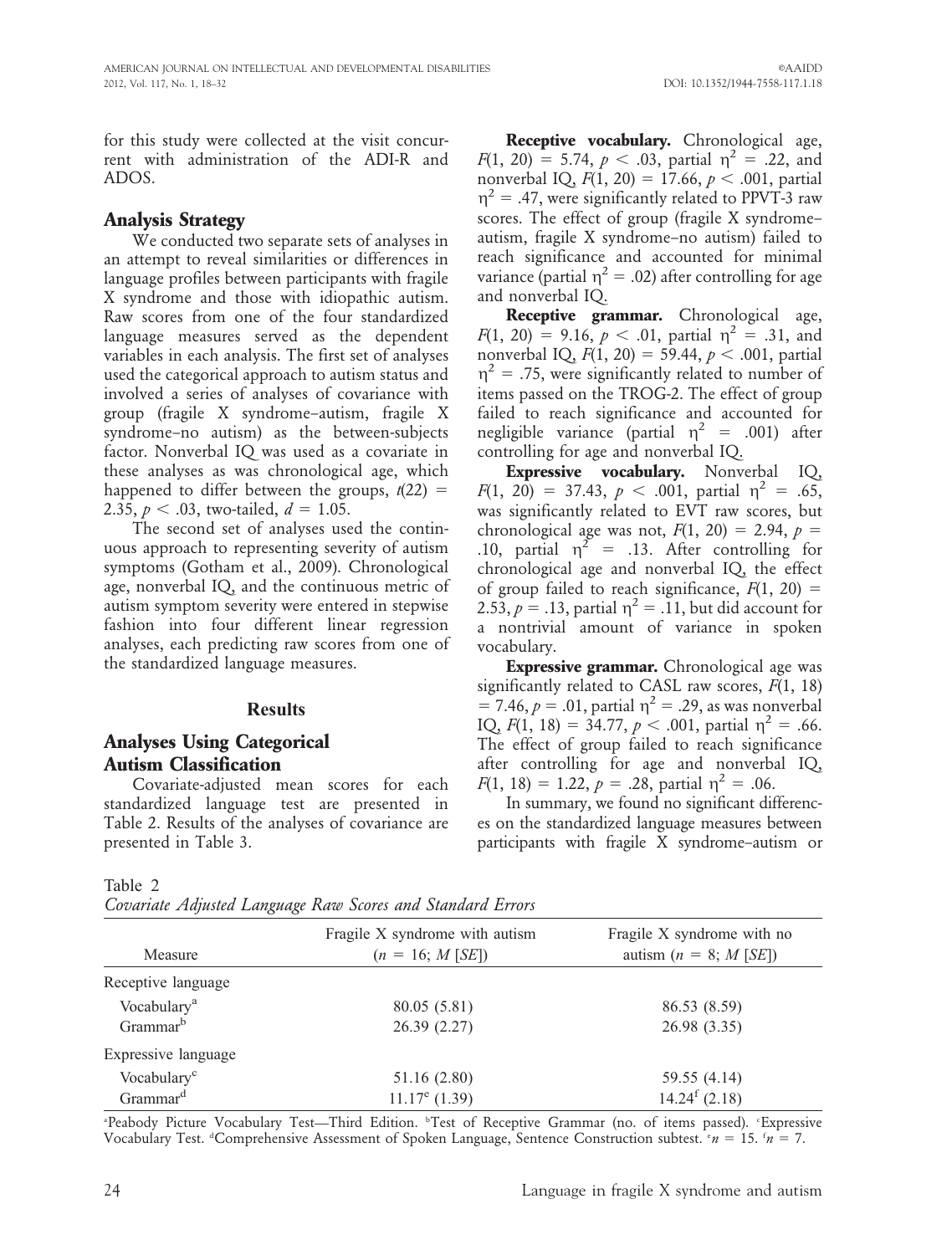| Table |
|-------|
|-------|

| Source                             | Mean square | F<br>df   |    | Partial $\eta^2$ |
|------------------------------------|-------------|-----------|----|------------------|
| Receptive language <sup>a</sup>    |             |           |    |                  |
| Categorical autism                 | 2,816.21    | $5.74*$   | 1  | .30              |
| Leiter-R IQ                        | 8,661.79    | 17.66**   |    | .22              |
| Group                              | 171.96      | 0.35      |    | .02              |
| Error                              | 490.50      |           | 20 |                  |
| Receptive grammar <sup>b</sup>     |             |           |    |                  |
| Categorical autism                 | 682.72      | $9.16**$  | 1  | .31              |
| Leiter-R IQ                        | 4,429.54    | 59.44**   |    | .75              |
| Group                              | 1.42        | 0.00      |    | .00              |
| Error                              | 74.52       |           | 20 |                  |
| Expressive vocabulary <sup>c</sup> |             |           |    |                  |
| Categorical autism                 | 334.99      | 2.94      | 1  | .13              |
| Leiter-R IQ                        | 4,258.49    | $37.43**$ | 1  | .65              |
| Group                              | 288.15      | 2.53      |    | .11              |
| Error                              | 113.78      |           | 20 |                  |
| Expressive grammar <sup>d</sup>    |             |           |    |                  |
| Categorical autism                 | 189.94      | $7.46**$  |    | .29              |
| Leiter-R IQ                        | 885.66      | 34.77**   | 1  | .66              |
| Group                              | 31.14       | 1.22      |    | .06              |
| Error                              | 25.47       |           | 18 |                  |

Note. Leiter-R = Leiter International Performance Scale—Revised (Roid & Miller, 1997).

a Peabody Picture Vocabulary Test—Third Edition. <sup>b</sup> Test for Reception of Grammar, Second Edition (no. items passed). c Expressive Vocabulary Test. <sup>d</sup> Comprehensive Assessment of Spoken Language, Sentence Construction subtest. \*  $p < .05.$  \*\*  $p < .01.$ 

fragile X syndrome–no autism after controlling for chronological age and nonverbal IQ. Age and nonverbal IQ significantly predicted receptive vocabulary, receptive grammar, and expressive grammar. Nonverbal IQ also predicted expressive vocabulary, with chronological age and group membership accounting for similar, albeit nonsignificant, variance in expressive vocabulary scores.

# Analyses Using Continuous Autism Severity Metric

Results of the hierarchical regression analyses using chronological age, nonverbal IQ, and the continuous autism symptom severity metric as predictors of each standardized language measure are presented in Table 4. Results of the final steps of each regression model are described next. We used one-tailed  $p$  values in these analyses because we expected that nonverbal IQ and chronological age would be positively related to, and autism

symptom severity would be negatively related to, the language outcome measures.

**Receptive vocabulary.** Nonverbal IQ,  $t =$ 5.16,  $p < .001$ , one-tailed, semipartial  $r = .63$ ; chronological age,  $t = 1.81$ ,  $p = .041$ , one-tailed, semipartial  $r = .22$ ; and autism symptom severity score,  $t = -2.18$ ,  $p = .018$ , one-tailed, semipartial  $r = -0.27$ , each accounted for unique variance in predicting receptive vocabulary.

**Receptive grammar.** Nonverbal IQ,  $t = 7.43$ ,  $p < .001$ , one-tailed, semipartial  $r = .77$ , and chronological age,  $t = 2.59$ ,  $p = .007$ , one-tailed, semipartial  $r = .27$ , each accounted for unique variance in predicting number of items passed on the TROG-2. Autism severity score was a marginally significant predictor of receptive grammar,  $t = -1.53$ ,  $p = .068$ , one-tailed, semipartial  $r = -.16$ .

**Expressive vocabulary.** Nonverbal IQ,  $t =$ 6.64,  $p < .001$ , two-tailed, semipartial  $r = .74$ , and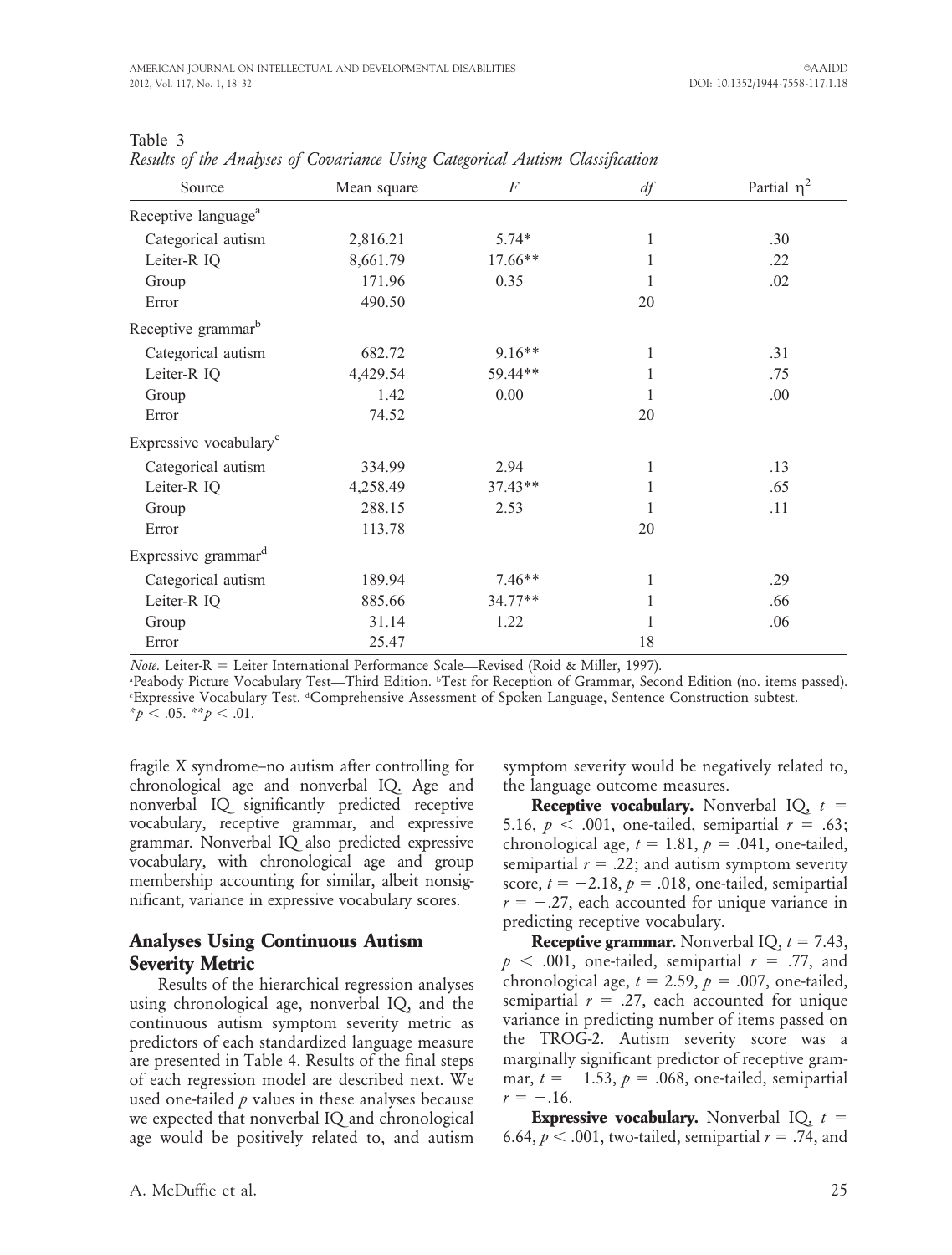|                           | Standardized language test scores |         |                      |         |                         |         |                      |          |
|---------------------------|-----------------------------------|---------|----------------------|---------|-------------------------|---------|----------------------|----------|
| Step                      | Receptive language                |         |                      |         | Expressive language     |         |                      |          |
|                           | Vocabulary <sup>a</sup>           |         | Grammar <sup>b</sup> |         | Vocabulary <sup>c</sup> |         | Grammar <sup>d</sup> |          |
|                           | $\Delta R^2$                      | β       | $\Delta R^2$         | ß       | $\Delta R^2$            | β       | $\Delta R^2$         | $\beta$  |
| Step 1: Chronological age | .02                               | .13     | .01                  | .10     | .04                     | .20     | .09                  | .30      |
| Step 2                    | $.46**$                           |         | $.64**$              |         | $.59**$                 |         | $.54**$              |          |
| Chronological age         |                                   | $.35*$  |                      | $.36**$ |                         | $.41**$ |                      | $.51**$  |
| Nonverbal IQ              |                                   | $.71**$ |                      | $.84**$ |                         | $.80**$ |                      | $.76***$ |
| Step 3                    | $.07**$                           |         | .03                  |         | .02                     |         | .01                  |          |
| Chronological age         |                                   | .25     |                      | $.30*$  |                         | $.37**$ |                      | $.47**$  |
| Nonverbal IO              |                                   | $.67**$ |                      | $.82**$ |                         | $.78**$ |                      | $.74**$  |
| Autism severity           |                                   | $-.28*$ |                      | $-.17$  |                         | $-.13$  |                      | $-.11$   |
| Total $R^2$               | $.55**$                           |         | $.68**$              |         | $.64**$                 |         | $.64**$              |          |

#### Table 4 Results of Regression Analyses Using Continuous Metric of Autism Symptom Severity

"Peabody Picture Vocabulary Test. "Test of Receptive Grammar (no. items passed). "Expressive Vocabulary Test. d Comprehensive Assessment of Spoken Language, Sentence Construction subtest. \*  $p < .05.$  \*\*  $p < .01.$ 

chronological age,  $t = 3.08$ ,  $p = .002$ , one-tailed, semipartial  $r = .34$ , each accounted for unique variance in predicting raw scores on the EVT. Autism severity score was not a significant predictor of expressive vocabulary,  $t = -1.10$ ,  $p = .14$ , one-tailed, semipartial  $r = -.12$ .

**Expressive grammar.** Nonverbal IQ,  $t =$ 6.01,  $p < .001$ , one-tailed, semipartial  $r = .70$ , and chronological age,  $t = 3.63$ ,  $p < .001$ , one-tailed, semipartial  $r = .42$ , each accounted for unique variance in predicting raw scores on the CASL. Autism severity score was not a significant predictor of expressive grammar,  $t = -0.90$ ,  $p =$ .19, one-tailed, semipartial  $r = -.11$ .

In summary, nonverbal IQ and chronological age positively predicted performance on each of the language measures. For the domain of receptive language, autism symptom severity was negatively and significantly related to vocabulary, and the negative association between autism symptom severity and grammar was marginally significant.

#### **Discussion**

Although the presence and severity of autism is commonly acknowledged to contribute to variability within the fragile X syndrome behavioral phenotype, whether autistic-like behaviors are merely an additional sequelae of severity of impairment or represent a qualitatively different disorder within fragile X syndrome is not yet clear. One approach to understanding the relationship between fragile X syndrome and autism is to examine how autism affects language profiles in fragile X syndrome after controlling for nonverbal IQ, which is known to be lower in individuals with comorbid fragile X syndrome and autism. If autism represents a distinct disorder within fragile X syndrome, well-defined profiles of strengths and weaknesses that are unique to this subgroup might emerge once the contribution of nonverbal cognition is partialed out and when ability is compared across different domains of language competence. Previous studies examining this issue, however, have yielded inconsistent findings owing to a variety of measurement issues. Our primary goal in this study was to examine how autism status and autism symptom severity are related to language profiles of boys with fragile X syndrome, after controlling for nonverbal cognition, using standardized measures of vocabulary and syntax in the domains of both receptive and expressive language, and using gold-standard measures to provide research diagnoses of autism.

A secondary aim of the study was to examine whether language profiles would vary according to the metric that was chosen to represent autism status. Thus, we conducted our analyses using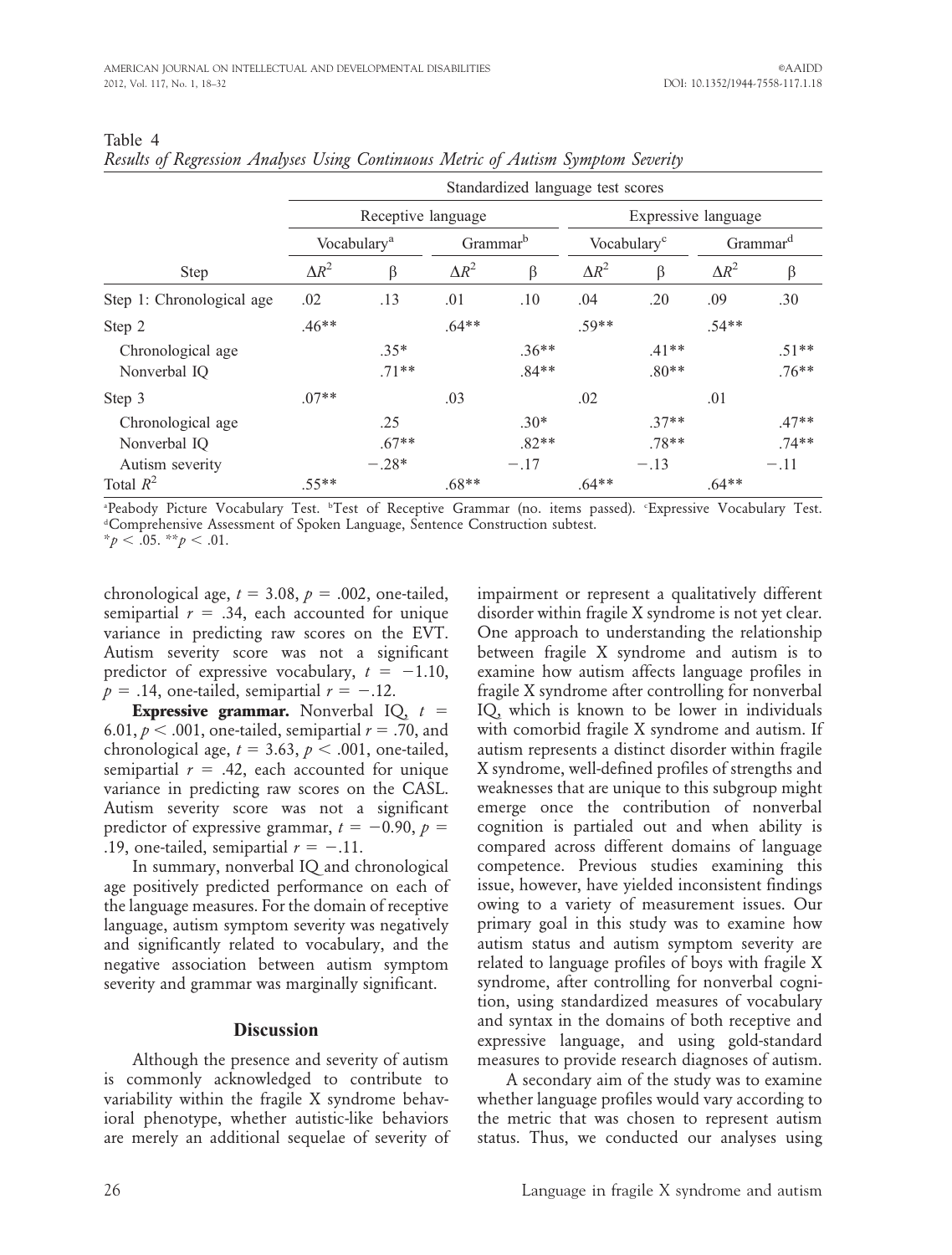either a categorical metric for diagnostic classification or a continuous metric of autism symptom severity. We also controlled for chronological age, which unexpectedly differed significantly between participants when the categorical grouping approach was used and which would be expected to influence the absolute level of an individual's language achievements.

# Use of the Categorical Metric for Autism Classification

Results from the analyses using the categorical grouping variable failed to reveal that the presence or absence of an autism diagnosis accounted for significant variance in any of the language measures. Group membership (i.e., fragile X syndrome–autism vs. fragile X syndrome–no autism) did, however, account for 11% of the variance in predicting expressive vocabulary—a small effect size—over and above the contribution of nonverbal IQ.

Nonverbal IQ made a significant and substantial contribution to all measured domains of language, accounting for anywhere between 47% (receptive vocabulary) and 75% (receptive grammar) of the variance in language competence. Chronological age, although accounting for less variance than nonverbal IQ, was a significant predictor of all domains of language tested, with the exception of expressive vocabulary. The contribution of chronological age ranged from 13% (expressive vocabulary) to 31% (receptive grammar) of the variance in language competence. Taken together, these findings suggest that nonverbal IQ has a substantial impact on the language profile of boys with fragile X syndrome but that chronological age makes a smaller, but important, contribution to language achievements.

Group membership (i.e., autism status) and chronological age both made a similar contribution to explaining variance in expressive vocabulary scores, although neither variable emerged as significant in the analysis. It does seem plausible, however, that increased levels of social anxiety could interfere with the ability of participants with comorbid fragile X syndrome and autism to demonstrate their spoken vocabulary knowledge in a testing situation, which raises the question of how to differentiate language competence from language performance when evaluating the results of standardized testing. One potential explanation for a relative deficit in expressive vocabulary would be that producing a spoken response to an examiner query during administration of the EVT may require more motivation to communicate and more confidence in a potential response than producing a point in response to the forcedchoice format of the PPVT-3. Although we selected these standardized tests for administration in this study on the basis of our confidence in their ability to provide a valid and reliable estimate of language competence, this does not fully exclude performance factors as potentially accounting for error variance in individual cases.

Our results using the categorical grouping strategy differ from those of previous studies using a categorical approach to autism classification. Previous studies of individuals with comorbid fragile X syndrome and autism have described a profile in which receptive language is relatively more impaired than expressive language (Philofsky et al., 2004; Rogers et al., 2001) and nonverbal cognition (Lewis et al., 2006). The methods of these previous investigations, however, have differed from that of this study in potentially important ways. The studies conducted by Rogers and colleagues (Philofsky et al., 2004; Rogers et al., 2001) examined performance in participants who were considerably younger than our participants, used global language measures (i.e., the receptive and expressive language subtests of the Mullen Scales of Early Learning), and did not control for nonverbal IQ.

The discrepancy between our findings and those reported by Lewis et al. (2006) may be attributable to the nature of the group comparisons in each study. Lewis et al. used a clinical interview and criteria of the Diagnostic and Statistical Manual of Mental Disorders (4th ed., text rev.; American Psychiatric Association, 2000), the standard system for the clinical classification of mental disorders) to assign autism diagnoses. Diagnoses of pervasive developmental delay not otherwise specified (a diagnosis that may be provided to children who do not meet all the criteria for autistic disorder) were not assigned, and all individuals who did not meet the criteria for a diagnosis of autistic disorder were included in the fragile X syndrome–only subsample. In this study, we chose to implement strict grouping criteria for the categorical comparison of fragile X syndrome–autism and fragile X syndrome–no autism by including only participants who (a) unambiguously met criteria for autistic disorder on both the ADOS and the ADI-R or (b) were not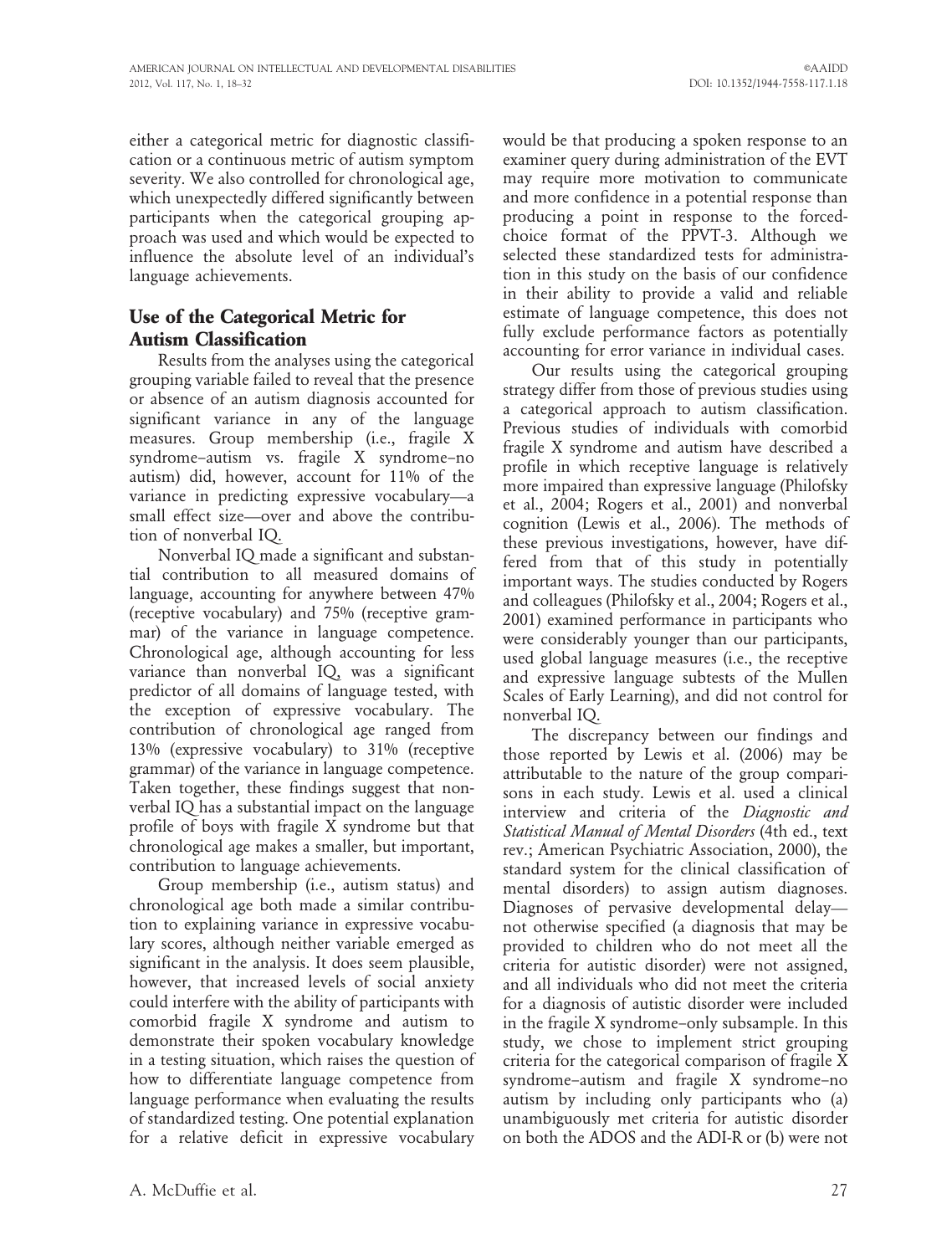on the autism spectrum on both the ADOS and the ADI-R. We expected that this method of dividing participants (i.e., excluding the ambiguous cases) would be most likely to reveal true differences in language profiles between boys with fragile X syndrome on the basis of autism status. Furthermore, the method of controlling for nonverbal IQ used by Lewis et al. was to match participants with comorbid fragile X syndrome and autism with participants with fragile X syndrome only who had received the lowest standard score possible (i.e., 36) on three subtests of the Stanford-Binet Intelligence Scale: Fourth Edition (Thorndike, Hagen, & Sattler, 1986; i.e., Bead Memory, Pattern Analysis, and Copying). Using the Leiter-R brief IQ standard scores minimized the problem of floor effects in this study. This approach also allowed us to detect the effects of nonverbal IQ on specific aspects of language ability. Overall, our findings suggest that nonverbal IQ and chronological age are better predictors of performance on standardized measures of language than is a categorical metric of autism status.

# Use of the Continuous Metric of Autism Symptom Severity

The regression analyses, which used the continuous metric of autism symptom severity and included the entire participant sample, revealed a different pattern of results. As expected, the relationship between autism symptom severity and language performance was negative for all of the standardized language measures. After controlling for chronological age and nonverbal IQ, autism symptom severity was a significant predictor of receptive vocabulary and a marginally significant predictor of receptive grammar. The amount of unique variance accounted for by autism symptom severity ranged from 11% for expressive grammar to 27% for receptive vocabulary.

As was the case for the categorical analyses, nonverbal IQ made a significant and unique contribution to all language outcomes, accounting for between 63% (receptive vocabulary) and 77% (receptive grammar) of the variance, all large effect sizes. Chronological age was, similarly, a unique predictor of all language measures but accounted for less variance than nonverbal IQ. The unique variance accounted for by chronological age ranged from 22% (receptive

vocabulary) to 42% (expressive grammar). It is worth noting that given the substantial amount of variance in language performance accounted for by nonverbal IQ, a relatively small amount of variance remained to be explained by any other predictor. Despite this, the continuous metric of autism symptom severity emerged as a significant and unique negative predictor of variance in receptive vocabulary and grammar. It seems likely that children with fragile X syndrome who display more symptoms of autism will engage in fewer positive and sustained social interactions, thereby limiting the amount of language facilitating verbal input they receive from communicative partners. Less exposure to verbal input embedded within social interactions may cause a relative deficit in the acquisition of both vocabulary and grammar in the receptive domain (Dale, Dionne, Eley, & Plomin, 2000; Hoff, 2003; Warren, Brady, Sterling, Fleming, & Marquis, 2010).

The relative weakness in receptive vocabulary and grammar for participants with increased autism symptoms, detected using the continuous severity metric, is concordant with the finding of previous studies of individuals with comorbid fragile X syndrome and autism (Lewis et al., 2006; Philofsky et al., 2004; Rogers et al., 2001). Lewis et al. (2006) found that three aspects of receptive language, as measured by subtests of the Test for Auditory Comprehension of Language (Carrow-Woolfolk, 1995, were impaired in participants with comorbid fragile X syndrome and autism relative to nonverbal cognitive ability and expressive language ability. Such a finding is theoretically and clinically interesting, given the correspondence of this language profile to that observed for individuals with idiopathic autism. Specifically, previous research has suggested that individuals with idiopathic autism have significant impairments in vocabulary comprehension and language processing in the presence of more moderate impairments in grammatical aspects of expressive language (Ellis Weismer et al., 2010; Hudry et al., 2010; Kjelgaard & Tager-Flusberg, 2001; Rapin & Dunn, 2003; D. Williams et al., 2008). Observing a similar uneven profile of language strengths and weaknesses in boys with comorbid fragile X syndrome and autism may support the notion of a common cognitive mechanism underlying idiopathic autism and autism with fragile X syndrome.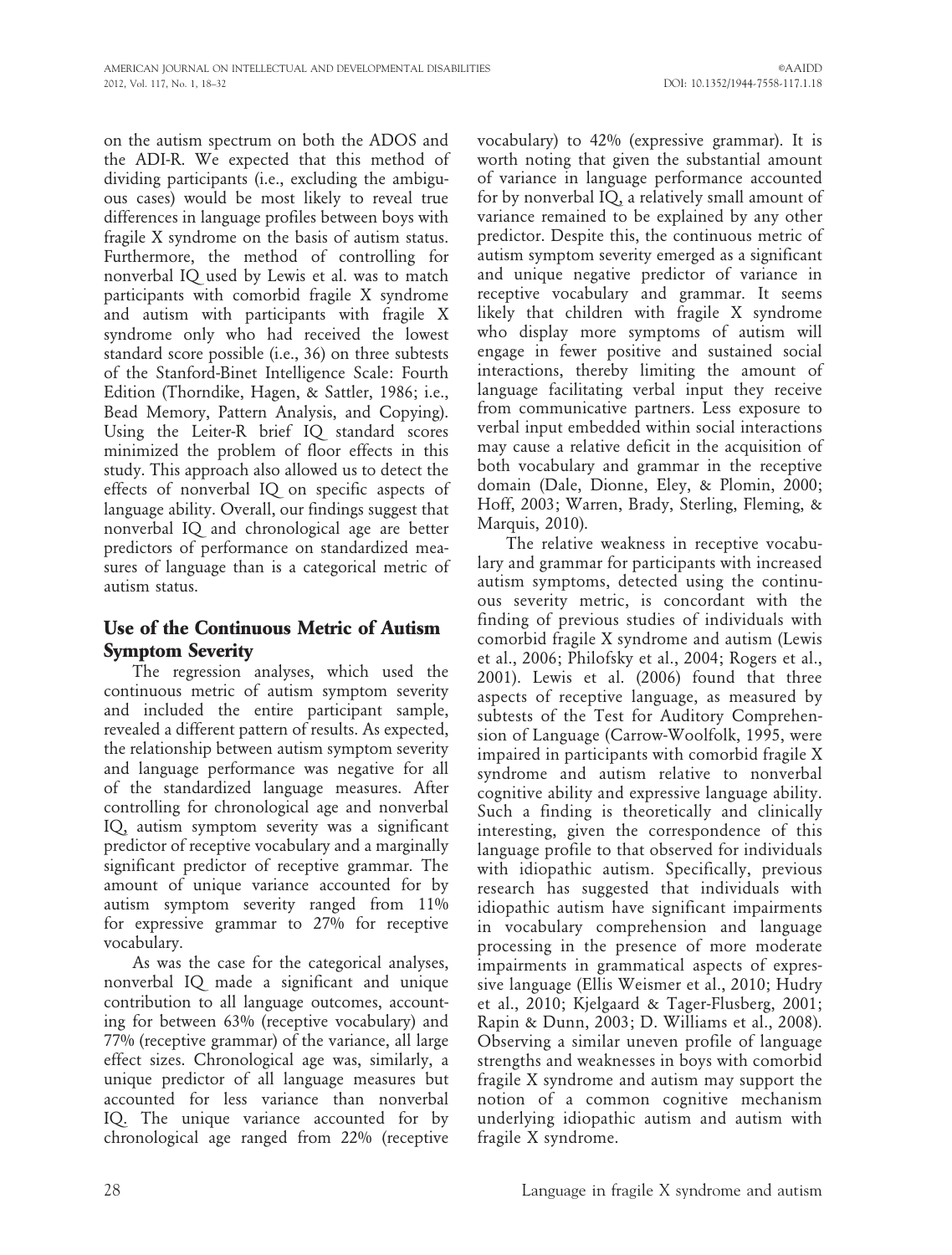# Representing Autism Status and Symptoms in Research on Fragile X Syndrome

When using the same standardized language measures but two alternate metrics to represent autism status, chronological age and nonverbal IQ had a similar positive relationship to language ability; however, results differed in terms of autism status. The lack of correspondence across analysis strategies in this study underscores the critical influence of diagnostic decision making for subsequent empirical findings. Use of the ADI-R and ADOS in combination resulted in diagnostic classification that, by definition, excluded some participants from the analyses. Using the continuous metric of autism symptom severity while allowing data from all participants to be included did not incorporate information gathered from the ADI-R. Thus, some may argue that ADOS scores can be viewed only as contributing to diagnostic classification, a process that should ideally rely on results from the ADOS, ADI-R, cognitive testing, and best-estimate clinical decision making.

Although we acknowledge the value of combining multiple sources of information for diagnostic purposes, our position is that the metric of autism symptom severity derived from administration of the ADOS is inherently preferable for the purposes of research on the overlap in symptoms between autism and other neurodevelopmental disorders, such as fragile X syndrome. First, the ADOS score is based on a current observation of an individual's behavior, whereas use of diagnostic algorithm scores from the ADI-R reflects behavior at some previous point during the individual's lifetime (i.e., at ages 4–5 or ever in the individual's lifetime). This distinction is perhaps most important for individuals with intellectual disability, who might have displayed social impairments early in life that were, at least in part, attributable to cognitive delays. Second, use of a categorical approach is likely to result in a subset of individuals whose scores place them in an unclear diagnostic category. The categorical approach to diagnostic classification used in this study eliminated approximately one third  $(n = 10)$  of the participant sample from our analyses, which surely decreased our power to detect significant between-groups differences and illustrates a major drawback to the use of a categorical metric of autism status. If the goal is to reflect all sources of variability within the

fragile X syndrome phenotype, eliminating these individuals from an analysis results in the loss of important information. We do recognize, however, that some researchers may choose to include participants with a diagnosis of autism spectrum disorder in the group of participants with comorbid fragile X syndrome and autism, as did Rogers et al. (2001; Philofsky et al., 2004), and others may choose to include these same participants in the group with fragile X syndrome only, as did Lewis et al. (2006). In such cases, these differences in grouping strategies must be considered in interpreting study results and may make it more difficult to reach a consensus across studies. Last, a continuous metric of autism symptom severity may more closely correspond to the manner in which symptoms of autism are distributed in the population of individuals with idiopathic autism.

**Limitations.** This study has at least three limitations. As is often the case, our failure to observe between-group differences in language profiles or a significant predictive association between autism symptom severity and language ability may reflect issues with measurement rather than the lack of an actual association. A floor effect may have occurred for our measures of grammar, in particular, thus limiting our ability to observe a significant effect of autism in either analysis approach. One way in which we attempted to address this limitation for receptive grammar was to use the number of individual items passed on the TROG-2 as our dependent variable rather than using the number of blocks passed, which is the conventional way in which the TROG-2 is scored for clinical purposes. Second, any interpretation of how language improved with age for participants in this study is limited by the crosssectional study design. A more complete understanding of this process will require longitudinal analyses of how various dimensions of language change across time within individuals.

Finally, although we were able to detect differences in the domain of receptive language using the continuous metric of autism symptom severity, it is possible that individuals with fragile X syndrome also differ in their expressive language skills on the basis of autism symptoms. Although the structured format of standardized test administration might be expected to scaffold expressive language performance, standardized tests of expressive vocabulary and syntax may not be sufficient to reveal subtle differences in spoken language ability or to assess how language produc-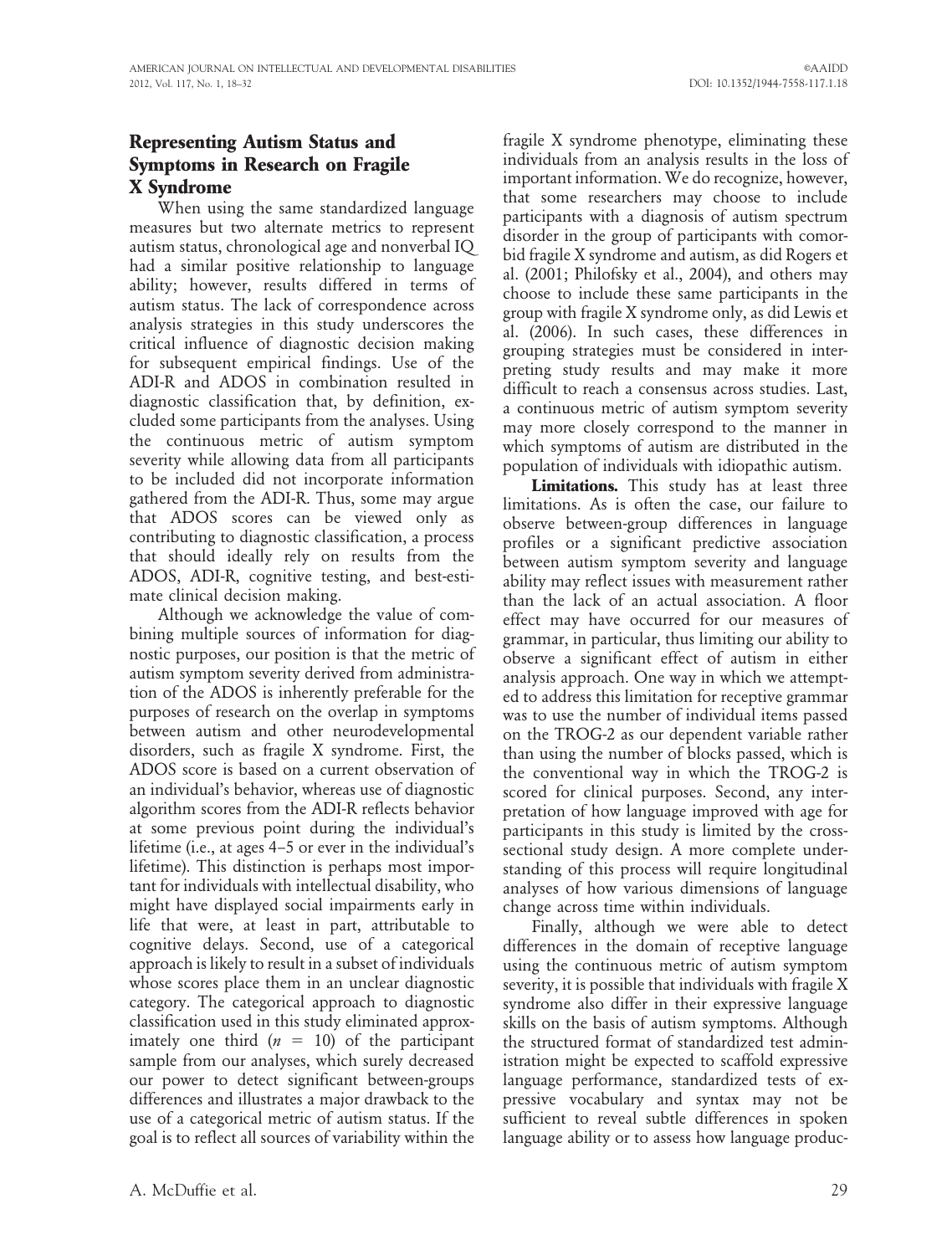tion may vary across contexts that differ in their social demands. Thus, other standardized assessment procedures are important to supplement the use of standardized language tests. In particular, the use of language sampling in multiple contexts (e.g., conversation and narration) can systematically vary the amount of support for language production and has the potential to provide more nuanced information about how spoken language may differ across situations that require language to be used in naturalistic contexts.

**Future directions.** The need for longitudinal data to examine how individual profiles of receptive and expressive language performance change with age over childhood and adolescence is clear. If there is a difference in the extent of language delay based on autism symptoms, a longitudinal analysis would reveal the manner in which this profile emerges with development as well as which language domains are affected. Our cross-sectional data suggest that language ability does increase with chronological age in boys with fragile X syndrome, giving us reason to expect that longitudinal studies will also reveal a pattern of growth. In addition, before concluding that individuals with comorbid fragile X syndrome and autism display a relative deficit in receptive but not expressive—language, it is necessary to examine expressive language performance using measures and procedures that may provide a more nuanced characterization of language production across varied contexts. Finally, in this study we examined only boys with fragile X syndrome. Girls with fragile X syndrome display considerable variation in nonverbal cognition and language ability, which also merits further attention.

#### References

- Abbeduto, L., & McDuffie, A. (2010). Genetic syndromes associated with intellectual disability. In C. Armstrong (Ed.), Handbook of medical neuropsychology: Applications of cognitive neuroscience (pp. 193-222). New York, NY: Springer.
- American Psychiatric Association. (2000). Diagnostic and statistical manual of mental disorders (4th ed., text rev.). Washington, DC: Author.
- Bailey, D., Hatton, D., Mesibov, G., Ament, N., & Skinner, M. (2000). Early development, temperament, and functional impairment in autism and fragile X syndrome. Journal of Autism and Developmental Disorders, 30, 49–59.
- Bailey, D., Hatton, D., Skinner, M., & Mesibov, G. (2001). Autistic behavior, FMR1 protein, and developmental trajectories in young males with fragile X syndrome. Journal of Autism and Developmental Disorders, 31, 165– 174.
- Bailey, D., Mesibov, G., Hatton, D., Clark, R., Roberts, J., & Mayhew, L. (1998). Autistic behavior in young boys with fragile X syndrome. Journal of Autism and Developmental Disorders, 28, 499–508.
- Bailey, D., Roberts, J., Hooper, S., Hatton, D., Mirrett, P., Roberts, J., & Schaaf, J. M. (2004). Research on fragile X syndrome and autism: Implications for the study of genes, environments, and developmental language disorders. In M. Rice & S. Warren (Eds.), Developmental language disorders: From phenotypes to etiologies (pp. 121–150). Mahwah, NJ: Erlbaum.
- Bishop, D. (2003). Test for Reception of Grammar, Version 2. Oxford, UK: Psychological Corporation.
- Brown, W., Friedman, E., Jenkins, E., Brooks, J., Wisniewski, K., Raguthu, S., & French, J. (1982). Association of fragile X syndrome with autism. *Lancet*, 319, 100.
- Carrow-Woolfolk, E. (1985). Test for Auditory Comprehension of Language—Revised. Austin, TX: Pro-Ed.
- Carrow-Woolfolk, E. (1995). Oral and Written Language Scales. Circle Pines, MN: American Guidance Service.
- Constantino, J., Gruber, C., Davis, S., Hayes, S., Passanante, N., & Przybeck, T. (2004). The factor structure of autistic traits. Journal of Child Psychology and Psychiatry, 45, 719–726.
- Dale, P., Dionne, G., Eley, T., & Plomin, R. (2000). Lexical and grammatical development: A behavioural genetic perspective. Journal of Child Language, 27, 619–642.
- Demark, J., Feldman, M., & Holden, J. (2003). Behavioral relationship between autism and fragile X syndrome. American Journal on Mental Retardation, 108, 314–326.
- Dunn, L., & Dunn, L. (1997). Peabody Picture Vocabulary Test—Third edition. Circle Pines, MN: American Guidance Service.
- Ellis Weismer, S., Lord, C., & Esler, A. (2010). Early language patterns of toddlers on the autism spectrum compared to toddlers with developmental delay. Journal of Autism and Developmental Disorders, 40, 1259–1273.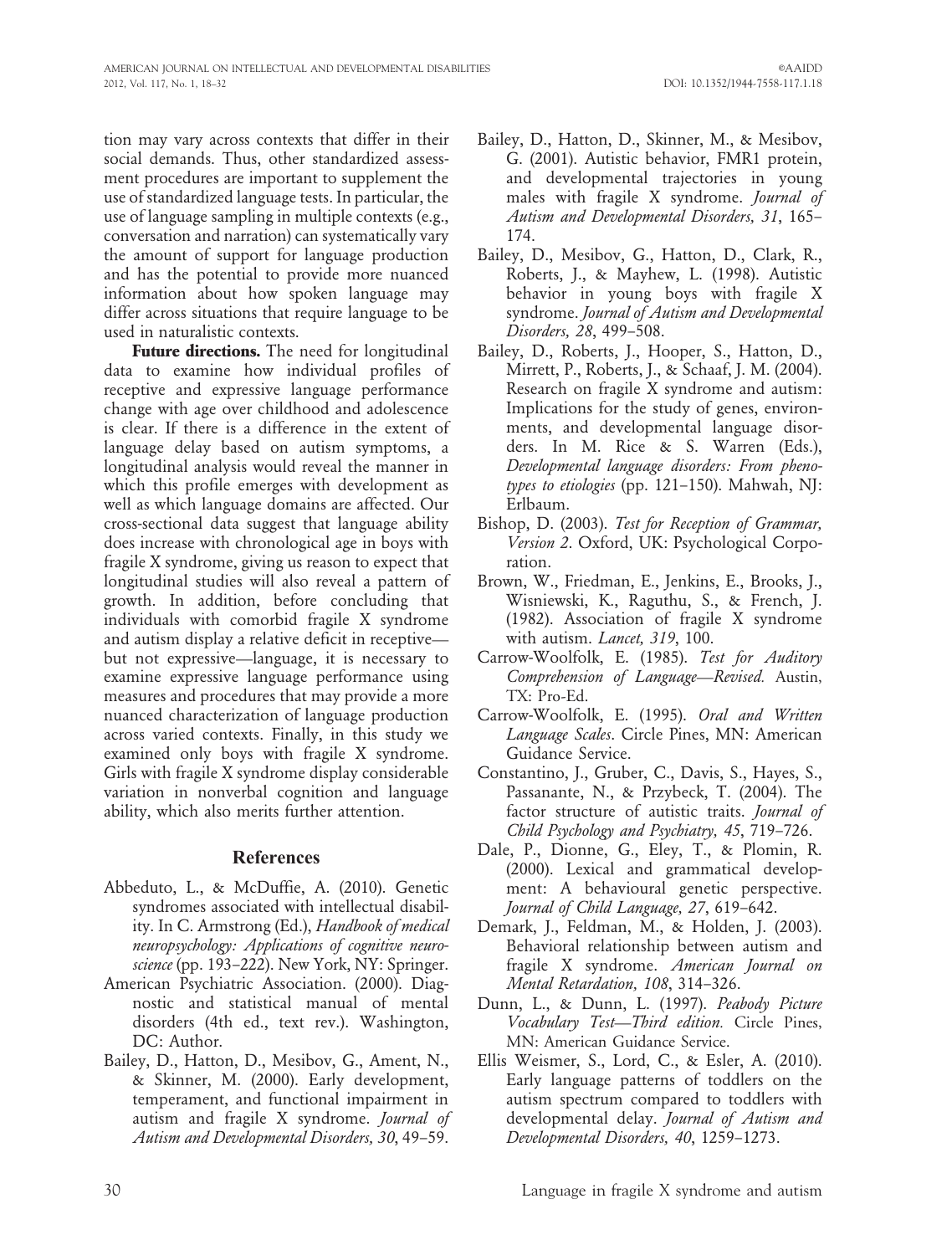- Feinstein, C., & Reiss, A. (1998). Autism: The point of view from fragile X studies. Journal of Autism and Developmental Disorders, 28, 393–405.
- Gotham, K., Pickles, A., & Lord, C. (2009). Standardizing ADOS scores for a measure of severity in autism spectrum disorders. Journal of Autism and Developmental Disorders, 39, 693–705.
- Gotham, K., Risi, S., Dawson, G., Tager-Flusberg, H., Joseph, R., Carter, A.,…Lord, C. (2008). A replication of the Autism Diagnostic Observation Schedule (ADOS) revised algorithms. Journal of the American Academy of Child & Adolescent Psychiatry, 47, 642-651.
- Gotham, K., Risi, S., Pickles, A., & Lord, C. (2007). The Autism Diagnostic Observation Schedule: Revised algorithms for improved diagnostic validity. Journal of Autism and Developmental Disorders, 37, 613–627.
- Hagerman, R. (1999). Clinical and molecular aspects of fragile X syndrome. In H. Tager-Flusberg (Ed.), Neurodevelopmental disorders (pp. 27–42). Cambridge, MA: MIT Press.
- Hagerman, R. J., Jackson, A. W., 3rd, Levitas, A., Rimland, B., & Braden, M. (1986). An analysis of autism in fifty males with the fragile X syndrome. American Journal of Medical Genetics, 64, 356–361.
- Harris, S., Hessl, D., Goodlin-Jones, B., Ferranti, J., Bacalman, S., Barbato, I., … Hagerman, R. J. (2008). Autism profiles of males with fragile X syndrome. American Journal on Mental Retardation, 113, 427–438.
- Hatton, D., Sideris, J., Skinner, M., Mankowski, J., Bailey, D., Roberts, J., & Mirrett, P. (2006). Autistic behavior in children with fragile X syndrome: Prevalence, stability, and the impact of FMRP. American Journal of Medical Genetics Part A, 140A, 1804–1813.
- Hernandez, N., Feinberg, R., Vaurio, R., Passanante, N., Thompson, R., & Kaufmann, W. (2009). Autism spectrum disorder in fragile X syndrome: A longitudinal evaluation. American Journal of Medical Genetics Part A, 149A, 1125–1137.
- Hoff, E. (2003). The specificity of environmental influence: Socioeconomic status affects early vocabulary development via maternal speech. Child Development, 74, 1368–1378.
- Hudry, K., Leadbitter, K., Temple, K., Slonims, V., McConachie, H., Aldred, C., Howlin, Charman, T.; PACT Consortium. (2010). Preschoolers with autism show greater impairment in

receptive compared with expressive language abilities. International Journal of Language and Communication Disorders, 45, 681–690.

- Kau, A. S. M., Tierney, E., Bukelis, I., Stump, M. H., Kates, W. R., Trescher, W. H., & Kaufmann, W. E. (2004). Social behavior profile in young males with fragile X syndrome: Characteristics and specificity. American Journal of Medical Genetics Part A, 126A, 9–17.
- Kaufmann, W. E., Cortell, R., Kau, A. S., Bukelis, I., Tierney, E., Gray, R.,…Stanard, P. (2004). Autism spectrum disorder in fragile X syndrome: Communication, social interaction and specific behaviors. American Journal of Medical Genetics Part A, 129A, 225–234.
- Kjelgaard, M. M., & Tager-Flusberg, H. (2001). An investigation of language impairment in autism: Implications for genetic subgroups. Language and Cognitive Processes, 16, 287–308.
- Kover, S. T., & Abbeduto, L. (2010). Expressive language in male adolescents with fragile X syndrome with and without comorbid autism. Journal of Intellectual Disability Research, 54, 246–265.
- Kover, S. T., McDuffie, A., & Abbeduto, L. (in press). Context effects on expressive language in adolescent males with Fragile fragile X syndrome or Down syndrome. Journal of Speech Hearing and Language Research.
- Krug, D. A., Arick, J., & Almond, P. (1980). Behavior checklist for identifying severely handicapped individuals with high levels of autistic behavior. Journal of Child Psychology And Psychiatry, 21, 221–229.
- Krug, D. A., Arick, J. R., & Almond, P. J. (1993). Autism Screening Instrument for educational planning. Los Angeles: Western Psychological Services.
- Lewis, P., Abbeduto, L., Murphy, M., Richmond, E., Giles, N., Bruno, L., Schroeder, S. (2006). Cognitive, language and social–cognitive skills of individuals with fragile X syndrome with and without autism. Journal of Intellectual Disability Research, 50, 532–545.
- Lord, C., Rutter, M., DiLavore, P., & Risi, S. (1999). The Autism Diagnostic Observation Schedule. Los Angeles: Western Psychological Services.
- Lord, C., Rutter, M., & Le Couteur, A. (1994). Autism Diagnostic Interview—Revised: A revised version of a diagnostic interview for caregivers of individuals with possible pervasive developmental disorders. Journal of Autism and Developmental Disorders, 24, 659–685.